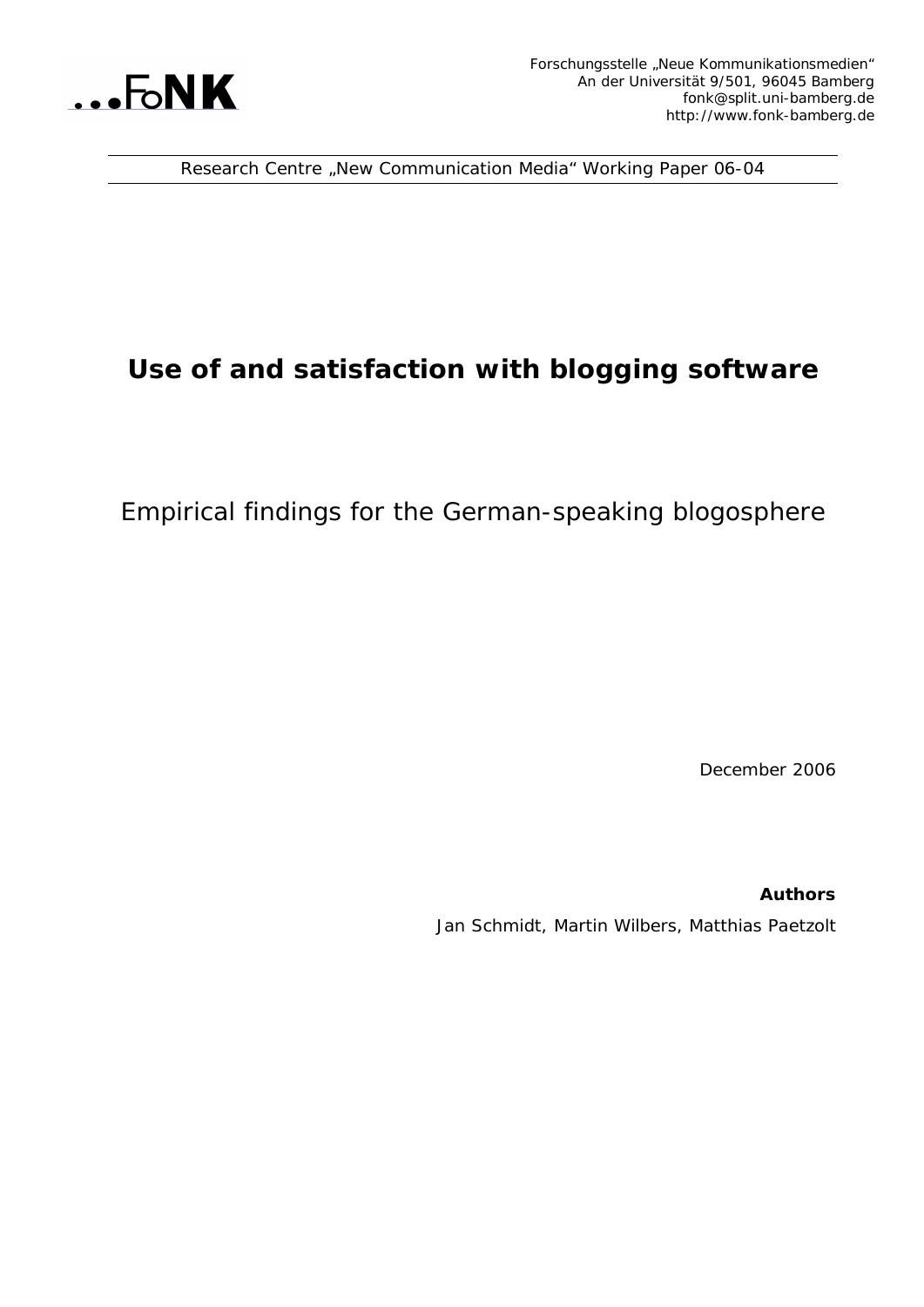### **Abstract**

Blog software is an important structural aspect of blogging practices, since the various functionalities built into the code frame, but not determine, actual use. It is also subject to ongoing change, either through innovations in the software itself, or through the (re-)combination of different tools. This working paper reports findings on the use of and the satisfaction with blogging software for the german-speaking blogosphere. By comparing users of stand-alone software and blogging software as well as comparing Wordpress users to users of different stand-alone systems, the study brings differences in the respective user bases to light, for example in regard to gender and age. The findings also show how changes in the technical base lead to different levels of satisfaction, with lack of functionalities being a major reason for changing the software. The paper concludes with a short outlook on possible future research that takes software as a defining characteristic of blogging practices into account but avoids fallacies of technological or social determinism.

# **Table of Contents**

| $2^{\circ}$    |     |  |
|----------------|-----|--|
| $\mathcal{S}$  |     |  |
|                |     |  |
|                | 3.2 |  |
|                | 3.3 |  |
| $\overline{4}$ |     |  |
| 5              |     |  |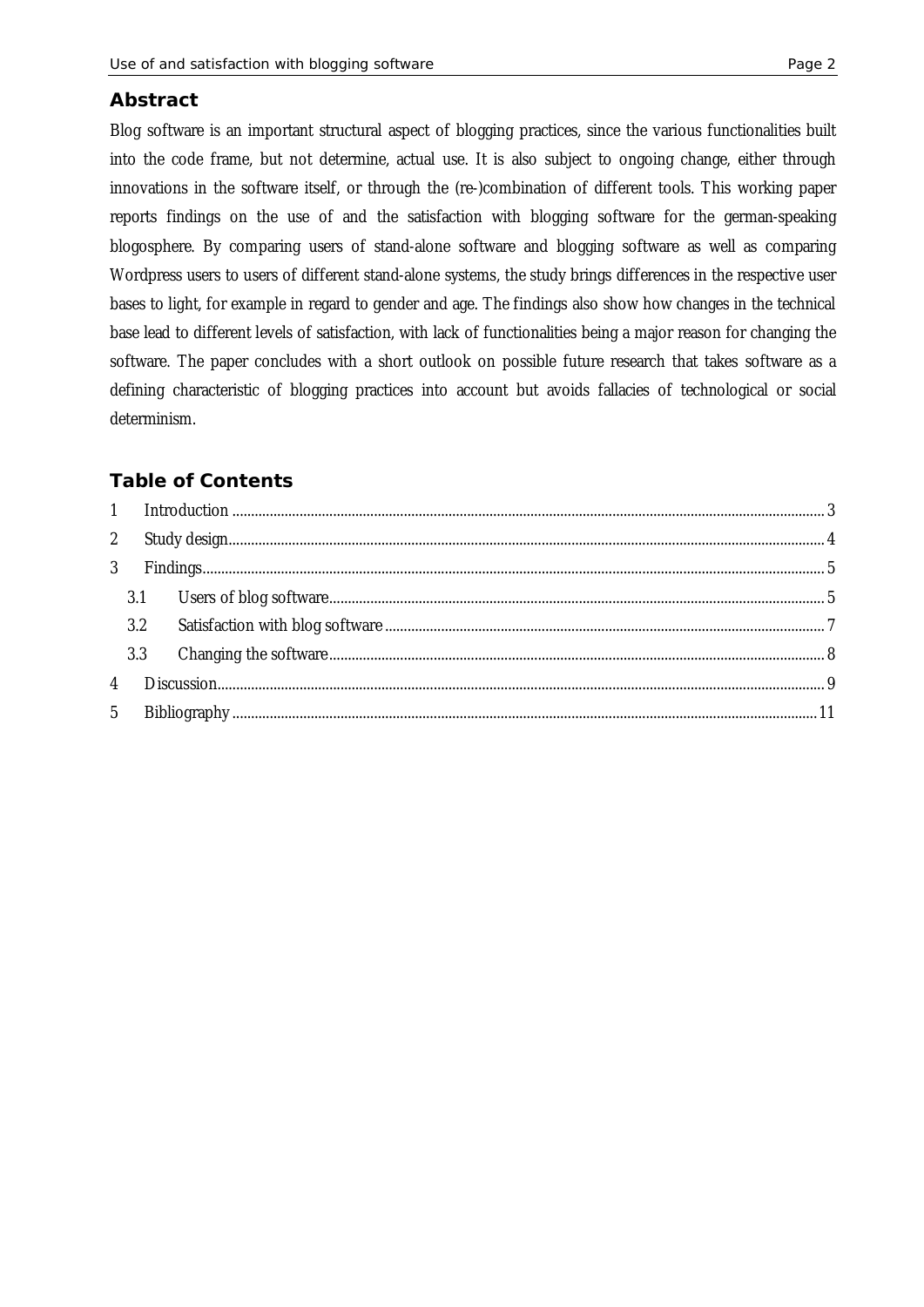### **1 Introduction**

—<br>—

Most of the growing empirical research on blogs is focussing either on individual characteristics, motivations, routines, and expectations (e.g. Wei 2004; Herring/Paolillo 2006; Lenhart/Fox 2006; Nowson/Oberlander 2006) or on structural properties of the blogosphere, most prominently on the link networks between blogs (e.g. Tricas/Ruiz/Merelo 2003; Adar et al. 2004; Bachnik et al. 2006; Esmaili et al. 2006) or the emerging publics (e.g. Haas 2005; Tremayne et al. 2006). While these papers usually mention some technical aspects of blogs, e.g. by defining the format through the software properties or by discussing specific features like permalinks, RSS or trackbacks, there has been little actual research on the distribution of different software tools or the satisfaction of bloggers with the functionalities offered. This lack of empirical findings is especially problematic since the actual use and the social consequences of blogs cannot by analyzed without taking the functionalities and the architecture of the software into account.

As argued elswhere (Schmidt 2006)<sup>1</sup>, software code is one of the three structural dimensions of blogging practices (besides rules and relations) that frame individual usage episodes, but are also subject to ongoing change. With respect to software, this dynamic can be seen, for example, by the high degree of technical innovation, which is fostered on the one hand by communication between developers and users with varying degrees of technical competence, on the other hand by the various open standards and APIs that allow for "remixing" or "mashups", that is for the (re)combination of previously unconnected tools and applications.

It is beyond the scope of this working paper to present a full analysis of the interdependencies between the use of blogs, the emerging publics and social networks, and the technical mechanisms and functionalities that form the basis of blogging practices. It will instead present some empirical findings from two large-scale surveys of the german-speaking blogosphere (including Germany, Austria and Switzerland), starting with a short description of the study design (chapter 2). The main part (chapter 3) will present data about the distribution of different software tools and the characteristics of the respective users, followed by findings about the users' satisfaction with the software in general, certain functionalities in particular, and about changes in software use. The paper will conclude with a short discussion of the findings and some remarks about future research.

<sup>1</sup> An english paper outlining the conceptual model and theoretical arguments is currently under review at a journal.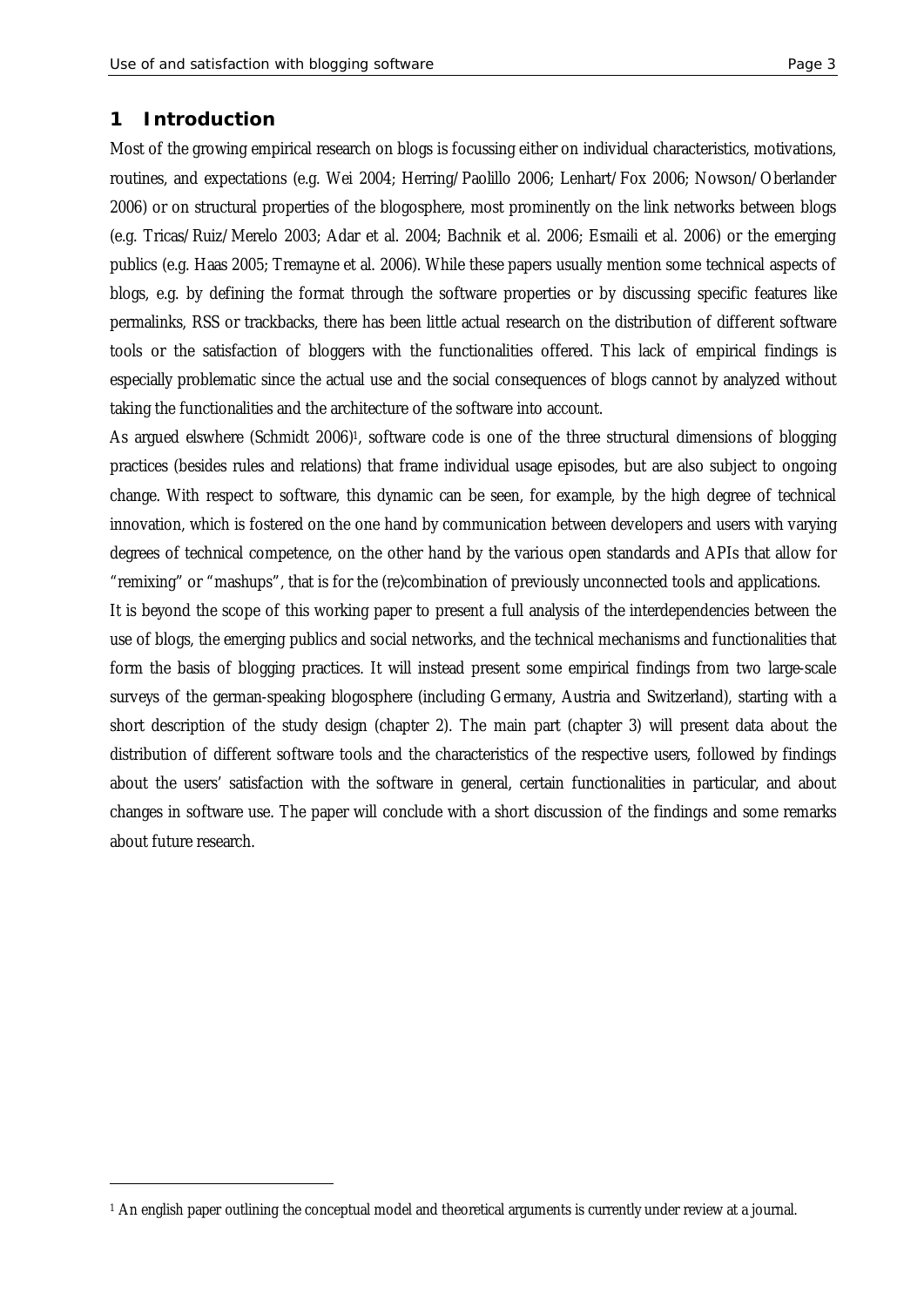# **2 Study design**

This paper is based on results from two online-based surveys. The first survey "Wie ich blogge?!" (translating both to "How am I blogging?" and "That's how I blog!") was conducted between October 3rd and 31st, 2005. It aimed not only at active bloggers, but also at ex-bloggers and those who only read blogs. The online questionnaire included 18 pages and about 50 questions (including some open questions for extended input). Participants were recruited by two means (see Table 1): An e-mail invitation was sent to registered members of two cooperating blog hosting services (blogg.de and twoday.net), and the survey was announced in the author's blog. At the end of the questionnaire, participants were then asked to blog about the survey. To help spread the announcement, a code snippet and a banner were available for download, which users could insert in their own blogs. This led to a total of 5246 participants, making the "Wie ich blogge?!"-survey one of the largest surveys on blog use conducted so far.2 During the first week, the survey and the corresponding FAQ page on the authors' blog were the most-linked-to URLs in the German-speaking blogosphere, according to the (now inactive) blog tracking service blogstats.de.

| Mode of invitation | Contacts       | Survey started | Survey completed | Response rate  |  |  |
|--------------------|----------------|----------------|------------------|----------------|--|--|
| Mail twoday.net    | 11.916         | 1.149          | 980              | 8.2%           |  |  |
| Mail blogg.de      | 659            | 107            | 96               | 14.6%          |  |  |
| Self-recruitment   | Not applicable | 10,309         | 4.170            | Not applicable |  |  |

Total 11,565 5,246 Not applicable 11,565 5,246 Not applicable

| Table 1: Contacts and response rate for the "Wie ich blogge?!"-survey (October 2005) |  |
|--------------------------------------------------------------------------------------|--|
|--------------------------------------------------------------------------------------|--|

At the end of the questionnaire, participants could indicate whether they were interested in participating in a follow-up survey. 2701 participants agreed and were contacted for the second survey, which ran between July  $23$ <sup>rd</sup> and August 18<sup>th</sup>, 2006. Subtracting invalid E-Mail addresses and non-participants (see Table 2), the survey had response rates of 56.4 percent (who at least partially completed the survey) and 51.0 percent (who completed the whole survey). Answers from the second wave were merged with answers from the first wave by the way of an anonymous ID, allowing for the identification of changes or stability in individual blogging practices. Participants were informed about this procedure and had the opportunity to opt out of participation. The second survey was not open to other bloggers.

| Table 2: Contacts and response rate for the follow-up survey (July/August 2006) |  |  |
|---------------------------------------------------------------------------------|--|--|
|---------------------------------------------------------------------------------|--|--|

|                           | N       | Response rates |
|---------------------------|---------|----------------|
| Invitation E-Mail sent to | 2701    |                |
| Undeliverable             | $-150$  |                |
| Reached                   | 2551    | 100.0%         |
| Did not click on link     | $-1003$ |                |
| Visited survey start page | 1548    | 60.7%          |
| Did not start survey      | $-44$   |                |
| Opted out                 | $-65$   |                |
| Participated              | 1439    | 56.4%          |
| Cancelled during survey   | $-139$  |                |
| Completed survey          | 1300    | 51.0%          |

2 The largest blog survey up to now has apparently been the "MIT Blog Survey" conducted in Summer 2005 with about 35,000 participants (Marlow, 2005).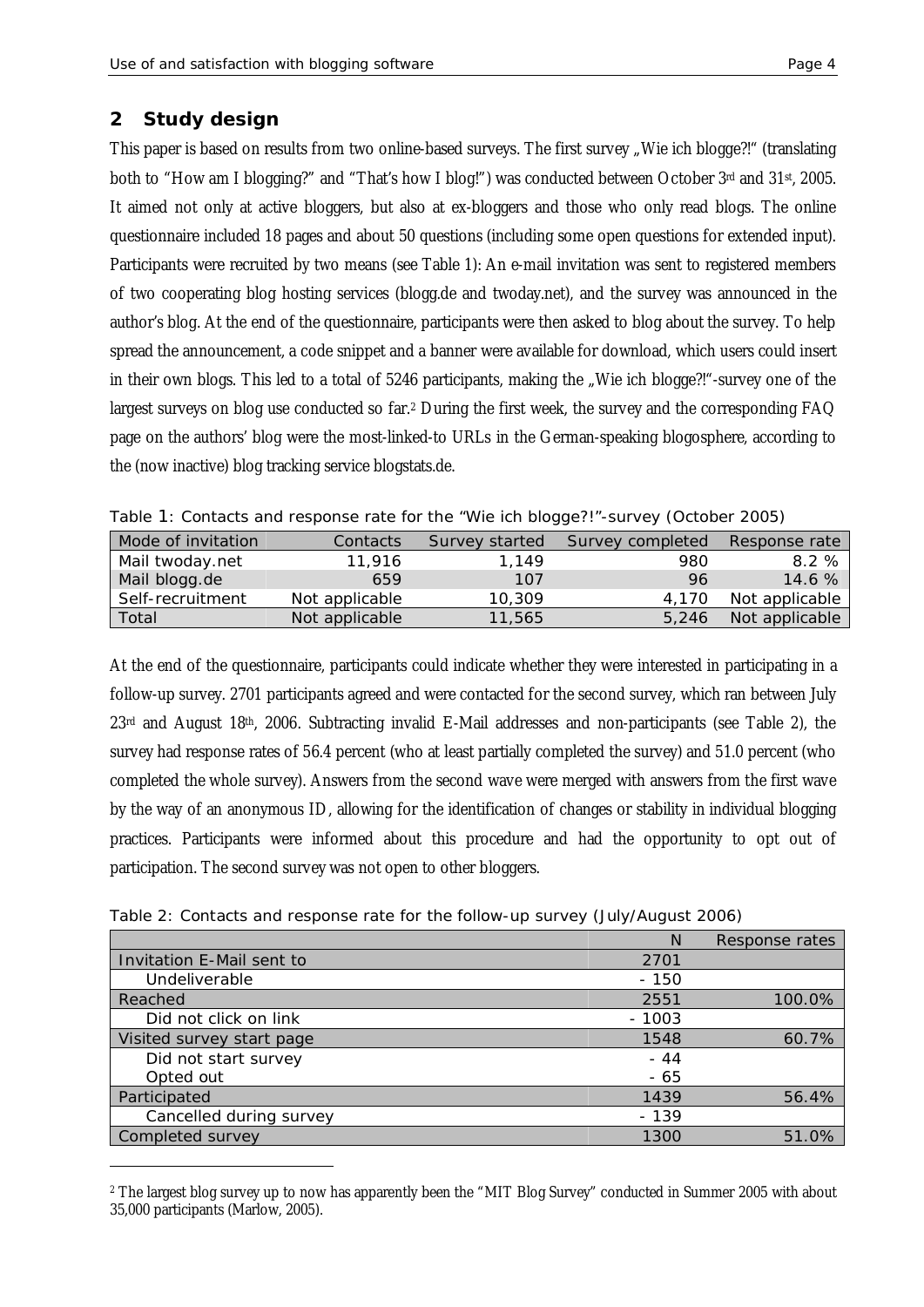Due to the design of the invitation process (self-selection; no distinct basic population), neither wave can claim to be statistically representative for the german-speaking blogosphere. However, the findings give valuable insights into blogging practices in general and technical aspects of blogging in particular.

## **3 Findings**

### 3.1 Users of blog software

A clear majority of the participants (60 percent) have their blog hosted by a specialized blog provider whereas about a third use stand-alone software (Table 3). Keeping in mind that the distribution might be skewed due to different ways of invitation (see previous chapter), the most popular blog provider is twoday.net, followed by myBlog and blog.de (Table 4). Wordpress is the most common stand-alone software, with Serendipity and Movable Type trailing by great margins. About five percent state that they use a software they have programmed themselves (Table 5).

Table 3: Blog software (in %)

| $N = 3751$                 | Total |
|----------------------------|-------|
| Hosted by weblog provider  | 60.5  |
| Using stand-alone software | 31.9  |
| Don't know                 |       |

#### Table 4: Most popular blog providers (in %)

| $N = 2551$  | Total |
|-------------|-------|
| twoday.net  | 28.5  |
| myBlog      | 13.2  |
| blog.de     | 10.5  |
| blogg.de    | 9.3   |
| blogger.com | 8.8   |
| LiveJournal | 5.4   |
| Blogigo     | 5.1   |
| 20six       | 4.1   |
| DesignBlog  | 2.1   |
| Antville    | 1.5   |
| Other       | 11.5  |

#### Table 5: Most popular stand-alone software (in %)

| $N = 1034$                 | Total |
|----------------------------|-------|
| Wordpress                  | 49.9  |
| Serendipity                | 10.8  |
| Movable Type               | 5.7   |
| Self created software      | 5.6   |
| pMachine Expression Engine | 3.0   |
| Textpattern                | 2.5   |
| <b>B2evolution</b>         | 2.1   |
| Sunlog                     | 2.0   |
| Other                      | 18.3  |

Looking at the characteristics of the bloggers using a provider or stand-alone software, respectively, some interesting trends come to light (Table 6). Among provider-users, women are in the majority, and teenagers as well as bloggers over forty years are slightly overrepresented compared to to the general distribution. On the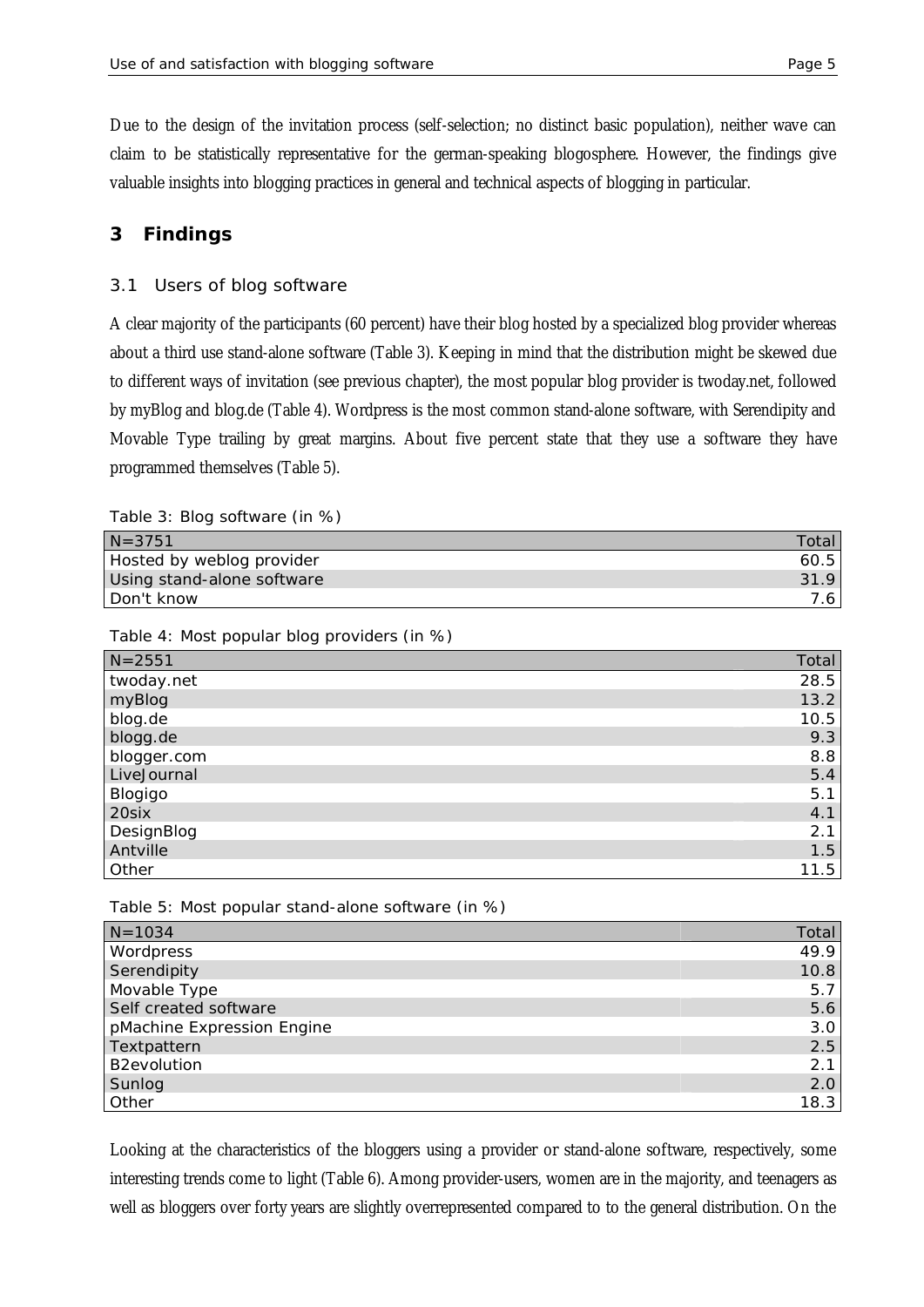other hand, about four out of five stand-alone-users are male, and age groups between 20 and 40 years are overrepresented. Use of different tools also correlates with the age of the blog, while there is no significant correlation with the frequency of blogging.

But even within the group of stand-alone bloggers, there are significant differences (Table 7). Among Wordpress users, male bloggers, those younger than 30 years and those with less than half a year of blogging experience have higher shares than among other stand-alone users. There are no significant differences between participants with different frequencies of blogging.

Table 6: Characteristics of bloggers by technical base (in %)

|                              | Provider | Stand-alone | Total |
|------------------------------|----------|-------------|-------|
| Gender ***                   |          |             |       |
| Male                         | 42.4     | 81.9        | 56.0  |
| Female                       | 57.6     | 18.1        | 44.0  |
| Age ***                      |          |             |       |
| $< 20$ years                 | 21.0     | 10.2        | 17.3  |
| 20 to 29 years               | 37.6     | 48.6        | 41.4  |
| 30 to 39 years               | 23.9     | 29.4        | 25.8  |
| 40 to 49 years               | 11.4     | 8.8         | 10.5  |
| $> 50$ years                 | 6.1      | 3.0         | 5.0   |
| Blog Age ***                 |          |             |       |
| < Six months                 | 47.4     | 33.7        | 42.7  |
| Six to 12 months             | 20.5     | 21.4        | 20.8  |
| 12 to 24 months              | 20.4     | 24.1        | 21.7  |
| 24 to 36 months              | 7.5      | 11.6        | 8.9   |
| 36 to 48 months              | 2.7      | 5.6         | 3.7   |
| $> 48$ months                | 1.5      | 3.7         | 2.3   |
| Frequency of blogging (n.s.) |          |             |       |
| (About) Daily                | 35.9     | 34.9        | 35.6  |
| (About) Weekly               | 39.9     | 40.7        | 40.2  |
| (About) Monthly              | 24.2     | 24.3        | 24.2  |

*\*\*\* p< .01 / \*\* p< .05 / \* p < .10 / n.s. not significant (p>0,1)*

Table 7: Characteristics of Wordpress bloggers vs. other stand-alone users (in %)

|                                                                  | Wordpress | Other stand-alone | Total |
|------------------------------------------------------------------|-----------|-------------------|-------|
| Gender ***                                                       |           |                   |       |
| Male                                                             | 87.0      | 76.9              | 81.9  |
| Female                                                           | 13.0      | 23.1              | 18.1  |
| Age ***                                                          |           |                   |       |
| < 20 years                                                       | 12.4      | 8.1               | 10.2  |
| 20 to 29 years                                                   | 53.0      | 44.2              | 48.6  |
| 30 to 39 years                                                   | 25.1      | 33.7              | 29.4  |
| 40 to 49 years                                                   | 7.2       | 10.3              | 8.8   |
| > 50 years                                                       | 2.3       | 3.7               | 3.0   |
| Blog Age ***                                                     |           |                   |       |
| < Six months                                                     | 41.9      | 23.2              | 32.6  |
| Six to 12 months                                                 | 21.9      | 20.6              | 21.3  |
| 12 to 24 months                                                  | 21.7      | 27.2              | 24.5  |
| 24 to 36 months                                                  | 8.7       | 15.8              | 12.2  |
| 36 to 48 months                                                  | 5.6       | 7.6               | 5.7   |
| > 48 months                                                      | 1.7       | 5.6               | 3.7   |
| Frequency of blogging (n.s.)                                     |           |                   |       |
| (About) Daily                                                    | 37.5      | 34.2              | 35.9  |
| (About) Weekly                                                   | 41.6      | 39.5              | 40.5  |
| (About) Monthly<br>40.105<br>$\sqrt{2}$<br>$\sim$ $ \sim$ $\sim$ | 21.0      | 26.3              | 23.6  |

*\*\*\* p< .01 / \*\* p< .05 / \* p < .10 / n.s. not significant (p>0,1)*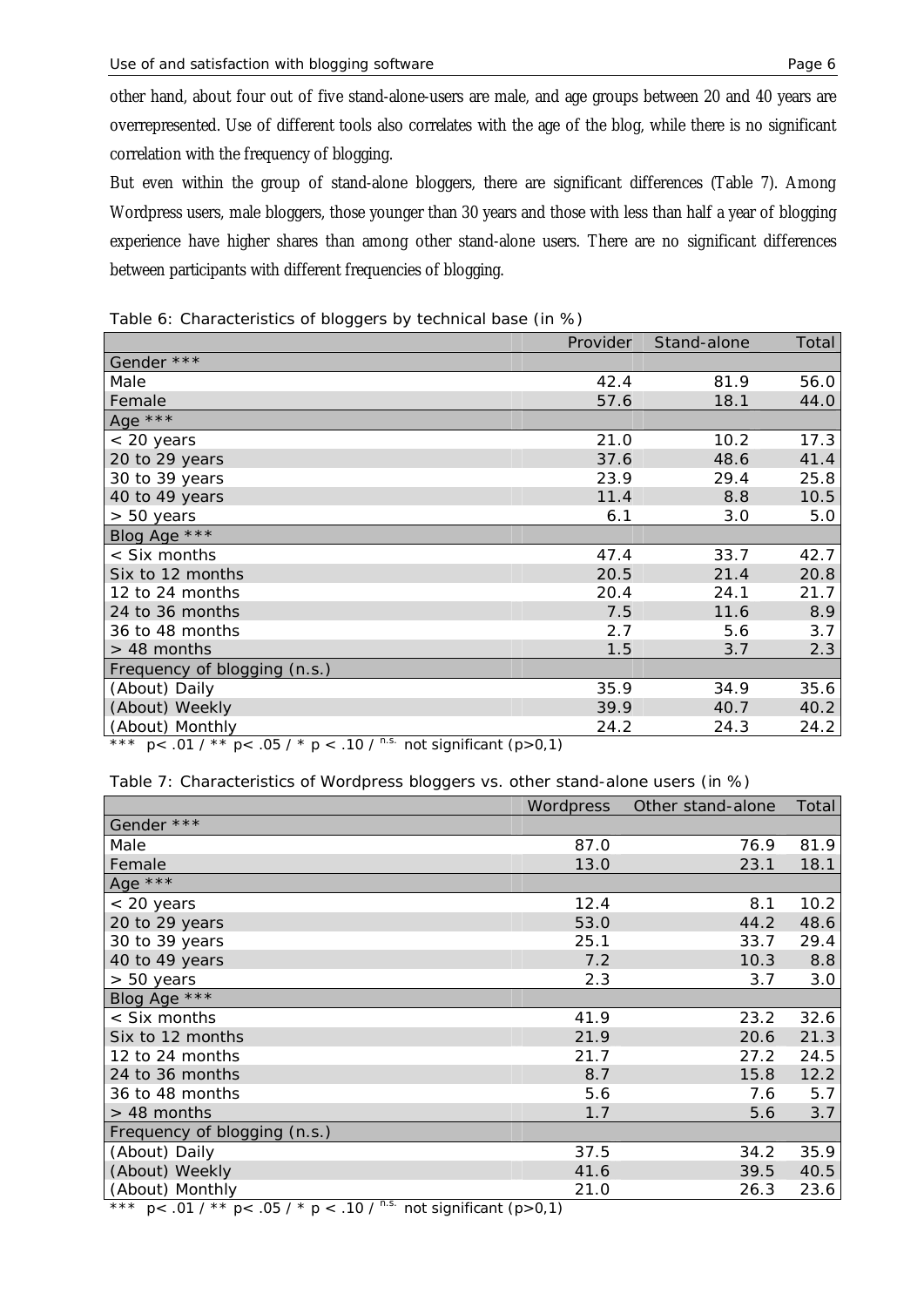### 3.2 Satisfaction with blog software

Participants of the survey were asked how satisfied they are with their blogging software in general and specific aspects in particular. As Table 8 shows, users of stand-alone software are in many regards more satisfied than bloggers who have their blog hosted by a blogging platform. The biggest differences are with regard to design/layout changes, to the expandibility of the blog software by plugins or through APIs, and to the possibility of integrating the blog into an extended website. Blog providers, however, seem to perform better on spam protection. Also interesting to note is that there are certain software aspects that relatively high shares of participants cannot evaluate.

Comparing Wordpress users to other stand-alone systems, some more differences come to light (Table 9). The former are significantly more satisfied in general and with the expandability in particular. They are significantly less satisfied with the integration into an extended website and the possibility to embed pictures or other data into their blogs.

|                                             | Stand-alone | Provider |
|---------------------------------------------|-------------|----------|
| General Satisfaction                        | 1.52        | 1.76     |
| Ease of handling for administrator/author   | 1.53        | 1.65     |
| Don't know                                  | 0.7%        | 1.0%     |
| Adjusting Design/Layout                     | 1.60        | 2.22     |
| Don't know                                  | 2.5%        | 2.0%     |
| Expandability (plugins, APIs etc.)          | 1.65        | 2.73     |
| Don't know                                  | 1.3%        | 36.1%    |
| Ease of handling for readers                | 1.49        | 1.65     |
| Don't know                                  | 2.1%        | 1.8%     |
| Spam protection                             | 2.08        | 1.95     |
| Don't know                                  | 15.5%       | 26.3%    |
| Permitting author rights to other users     | 1.71        | 1.78     |
| Don't know                                  | 24.3%       | 27.6%    |
| Integrating Weblog into an extended website | 2.01        | 2.32     |
| Don't know                                  | 35.5%       | 49.3%    |
| Embedding of pictures or other data         | 1.94        | 2.02     |
| Don't know                                  | 2.7%        | 4.4%     |

Table 8: Satisfaction with software by software type

*Scale ranged from 1 ("Very satisfied") to 5 ("Totally unsatisfied"). Means were calculated without category "Don't know".*

|  |  | Table 9: Satisfaction with software by type of stand-alone system |  |
|--|--|-------------------------------------------------------------------|--|
|  |  |                                                                   |  |

| Weblog-Software                                           |      | Wordpress Other Stand-alone |
|-----------------------------------------------------------|------|-----------------------------|
| General Satisfaction***                                   | 1.44 | 1.62                        |
| Ease of handling for administrator/author <sup>n.s.</sup> | 1.50 | 1.56                        |
| Adjusting Design/Layout <sup>n.s.</sup>                   | 1.62 | 1.57                        |
| Expandability with modules/plugins/ ***                   | 1.40 | 1.90                        |
| Ease of handling for readers <sup>n.s.</sup>              | 1.48 | 1.50                        |
| Spam protection <sup>n.s.</sup>                           | 2.10 | 2.05                        |
| Permitting author rights to other users <sup>n.s.</sup>   | 1.68 | 1.75                        |
| Integrating Weblog into an extended website***            | 2.17 | 1.87                        |
| Embedding of pictures or other data***                    | 2.09 | 1.78                        |

*Scale ranged from 1 ("Very satisfied") to 5 ("Totally unsatisfied"). Means were calculated without category "Don't know". \*\*\* p< .01 / \*\* p< .05 / \* p < .10 / n.s. not significant (p>0,1)*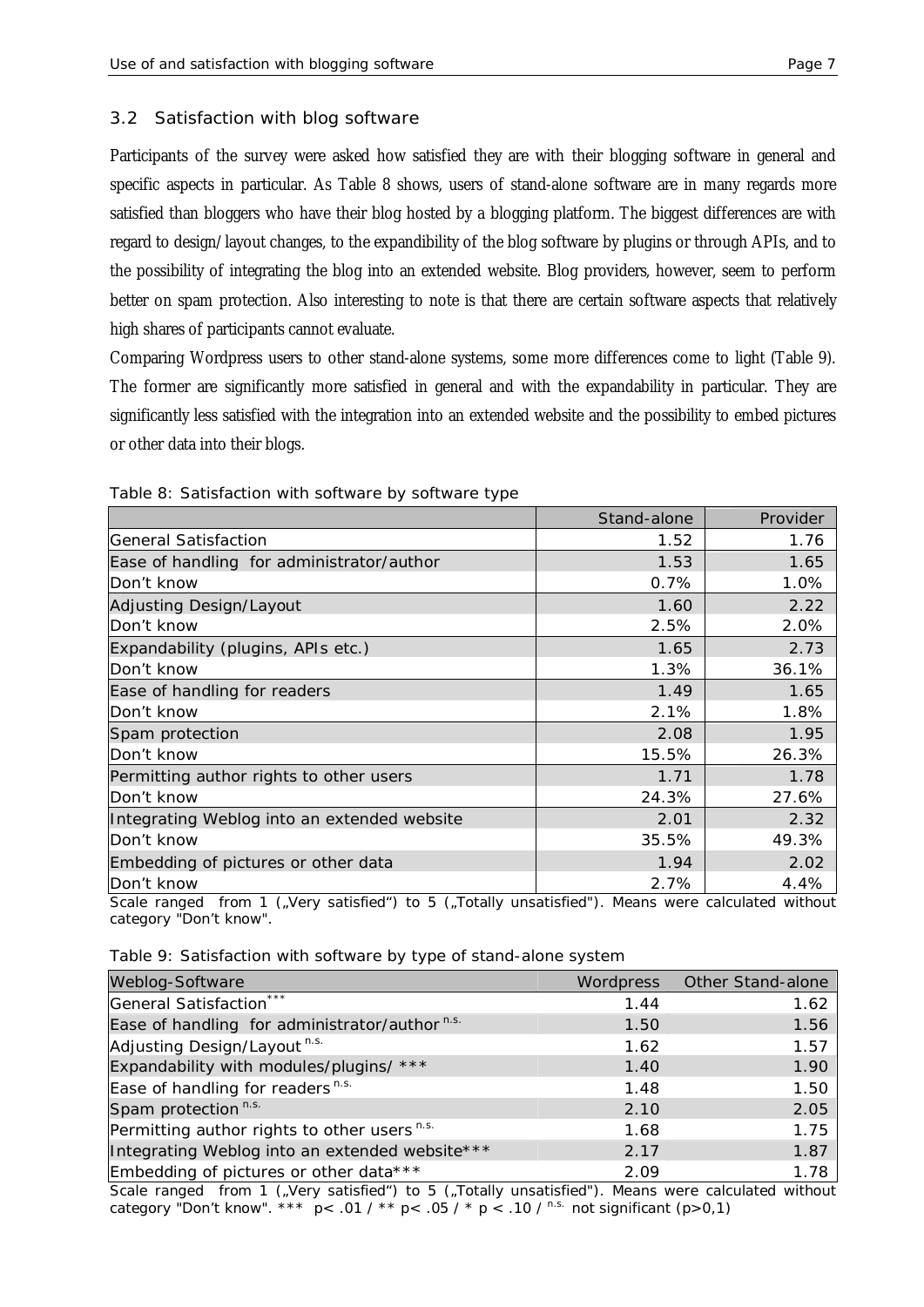#### 3.3 Changing the software

The study design allows for the tracking of changes in software use between the two surveys. Looking at only those participants who have been active bloggers in the first wave, about two-thirds of the provider users and three-quarters of the stand-alone bloggers did not change the technical base of their weblog (Table 10). One out of five of the stand-alone bloggers of the first wave have changed the software, but stayed with standalone solutions. Only two percent migrated to a blog provider. Of the provider bloggers, on the other hand, about a quarter changed to a different provider, and ten percent moved their blog to a stand-alone solution. Table 11 compares the general satisfaction with the software for the different groups. For most of the bloggers who changed the technical base of their blog, no significant changes in satisfaction were recorded.<sup>3</sup> However, those who went from a blogging provider to a stand-alone system report a great increase in satisfaction.

#### Table 10: Changes of technical base compared to first wave (in %)

| 2.<br>wave      | wave | Provider | Stand-alone   | Total |
|-----------------|------|----------|---------------|-------|
| New provider    |      | 25.0     | $\mathcal{D}$ | 15.6  |
| New Stand-alone |      | 10.6     | 22.0          | 15.3  |
| No changes      |      | 64.4     | 75.9          | 69.1  |

*Note: Data without "I don't know"-category*

|                              | $\%$ | Satisfaction with<br>old software | Satisfaction with<br>new software |
|------------------------------|------|-----------------------------------|-----------------------------------|
| Provider to Provider         | 14.7 | 1.83                              | 1.86                              |
| Stand-alone to Provider      | 0.9  | 2.00                              | 2.00                              |
| Provider to stand-alone      | 6.2  | 2.11                              | 1.47                              |
| Standalone to stand-alone    | 9.0  | 1.69                              | 1.65                              |
| No change (provider user)    | 38.0 | 1.71                              | n.a.                              |
| No change (stand-alone user) | 31.2 | 1.47                              | n.a.                              |

Table 11: Satisfaction with old and new software for different groups (in %)

*Satisfaction scale ranged from 1 ("Very satisfied") to 5 ("Totally unsatisfied").* 

Those participants who changed the technical base of their weblog were asked to name the reasons for the change (Table 12). Many users choose "other reasons" to give specific reasons that were not included in the list of answer options the survey provided. Besides these answers, many participants gave a lack of functionalities as a reason for the migration. About a fifth of those changing to a different hosting platform were forced to do so since the old hoster closed down, and a slightly lesser share said that they changed to a different stand-alone system because the old one was too complicated to handle.

<sup>&</sup>lt;sup>3</sup> Since the questionnaire included a filter, those participants who did not change their software were not asked about the satisfaction.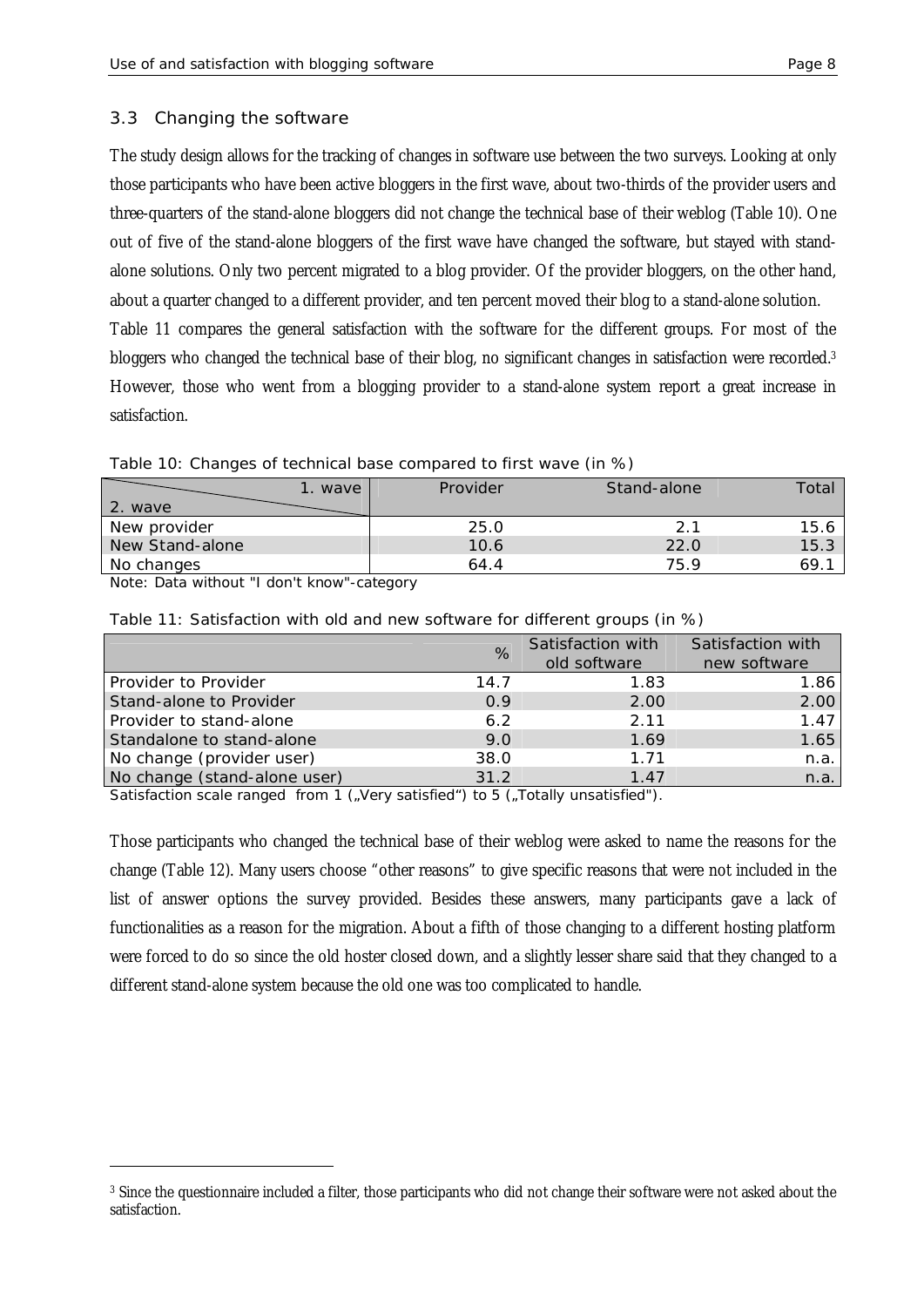|                                                 | Old system      |             |       |
|-------------------------------------------------|-----------------|-------------|-------|
| Current system: Blogging-platform (N=135)       | <b>Platform</b> | Stand-alone | Total |
| Old software was too expensive                  | 1.6             | 0.0         | 1,5   |
| Old software offered too little functionalities | 31.0            | 0.0         | 29,6  |
| Old software is no longer offered               | 19.4            | O.O         | 18,5  |
| Handling the old software was too complicated   | 8.5             | 0.0         | 8,1   |
| Other reasons                                   | 34.1            | 66.7        | 35,6  |
| Current system: Stand-alone-Software (N=130)    | <b>Platform</b> | Stand-alone | Total |
| Old software was too expensive                  | 1.9             | 1.3         | 1.5   |
| Old software offered too little functionalities | 50.0            | 47.4        | 48,5  |
| Old software is no longer offered               | 1.9             | 7.9         | 5,4   |
| Handling the old software was too complicated   | 3.7             | 13.2        | 9,2   |
| Other reasons                                   | 53.7            | 46.1        | 49.2  |

|  |  | Table 12: Reasons for changing the software (in %; multiple answers possible) |  |
|--|--|-------------------------------------------------------------------------------|--|
|  |  |                                                                               |  |

### **4 Discussion**

While the findings of the two surveys are not representative for the german-speaking blogosphere, they allow for a number of (tentative) conclusions regarding the use of and the satisfaction with blog software.

First of all, blog hosters and stand-alone systems seem to reach different groups. Stand-alone software is primarily used by male bloggers between 20 and 40 years, which might have more computer and programming skills (although one cannot exactly tell from the existing data). The prerequisites necessary to start a blog differ between the two basic sysems: Stand-alone software requires more technical knowledge and competence to set up and administrate a blog, while blog hosters often market their services with slogans like "Mit 1… 2… 3… Klicks zum eigenen Weblog" ["1… 2… 3… clicks for your own blog"; [www.twoday.net\].](http://www.twoday.net].) The relatively simple and easy-to-use blog hosters have greatly contributed to the diffusion of the format, since they have opened up ways to enter the blogosphere without any specific programming skills at all (other than knowing how to use a browser). This low barrier of entry comes at the cost of less control over the data, which is stored on the hosters' servers, and less opportunities to fully customize the layout and the functionalities of the blog. On the other hand, stand-alone software usually gives the blogger more freedom to adapt the software to one's own needs, regarding both design and features.

The difference in functionalities manifests itself in different levels of satisfaction between the two user groups, too. Regarding the possibilities to adjust the design/layout and to install plugins or interfaces to other software tools, stand-alone users are more satisfied than bloggers with hosted blogs. The importance of functionalities for the satisfaction with software becomes also visible when looking at the reasons people give for changing the software: About half of the users who have changed to a stand-alone system stated the lack of features as one of the reasons (although the high share of "other reasons" indicates that range of options presented in the survey was not sufficient to assess all experiences). Finally, the general satisfaction rose remarkbly for those people who changed from a hosted platform to a stand-alone system, while it stayed about the same with the other groups.

Regarding the distribution of individual software products, we were actually surprised by the high share of Wordpress users. They express an even higher satisfaction with the software in general, although with regards to some of the specific aspects (most notably the integration into an extended website and the embedding of pictures) other stand-alone systems seem to allow a slightly better user experience. The big advantage of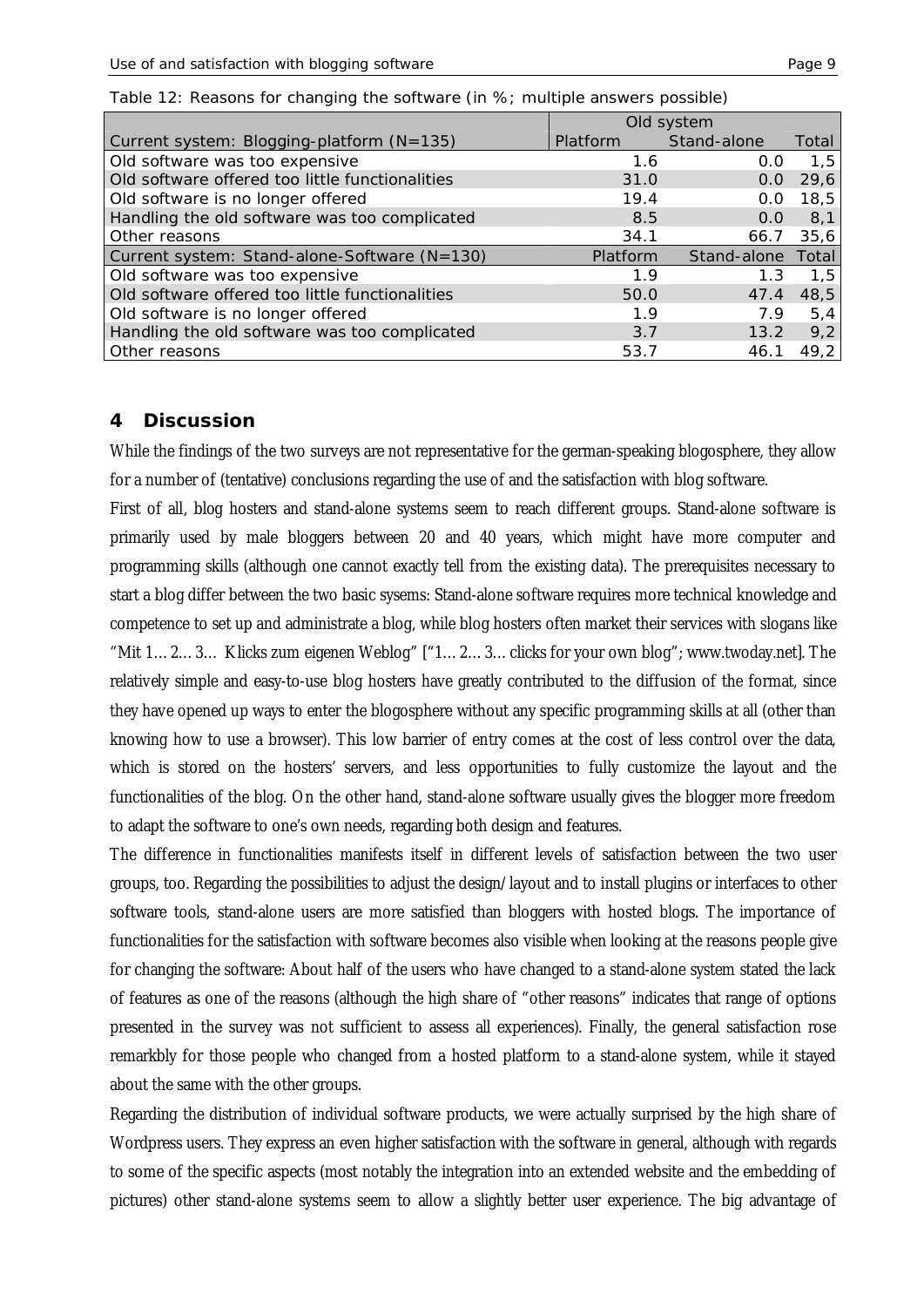Wordpress over other systems, though, is the quite strong base of users who are actively involved in programming plugins, providing design templates or just supporting the diffusion by helping new users in case of technical problems. For example, the leading german discussion board on Wordpress<sup>4</sup> covered more than 13.600 topics with over 72.000 postings at the end of November 2006. Such and other knowledge repositories like the "Wordpress Codex"5 help the exchange of information between users with different levels of expertise, thus reducing the barriers of setting up and maintaing a Wordpress blog.

The findings presented in this working paper can only give some first insights into the use of different blog software. In order to explain and to understand the interdependencies between software use and other aspects of blogging practices, more specialized analyses would be needed. It would be worthwhile, for example, to contrast different hosting platforms and stand-alone systems with regard to the features they offer for identity management and relationship management, that is how they assist the presentation of topics and the articulation of already-existing as well as newly founded social ties. Another approach would be to look at the characteristics of the diffusion process of different software systems. This could explain, for example, the importance of mere features for the popularity of certain platforms, compared to other aspects that might influence adoption of a given software (for example, the user of a specific software might introduce his/her peers to the tool).

Finally, from the perspective of sociology of technology one could look at the ways blog software is (co-) developed by groups of people with different levels of technical expertise. This could include a comparison between open-source- and proprietary software solutions, which might have different ways of opening up the development process to user feedback and contributions of different groups.

These (and other) research efforts could help foster an understanding of blog software as an integral part of blogging practices, avoiding the fallacies of either technological determinism (software features determine the actual use) or of social determinism (not acknowleding the role software and its architecture plays in structuring our use of it). Thus, blog research would not only reach a refined understanding of this relatively new phenomenon, but also contribute to a better understanding of computer-mediated communication and interaction in general.

<sup>4</sup> See<http://forum.wordpress-deutschland.org/.>

<sup>5</sup> See [http://codex.wordpress.org/Main\\_Page.](http://codex.wordpress.org/Main_Page.)